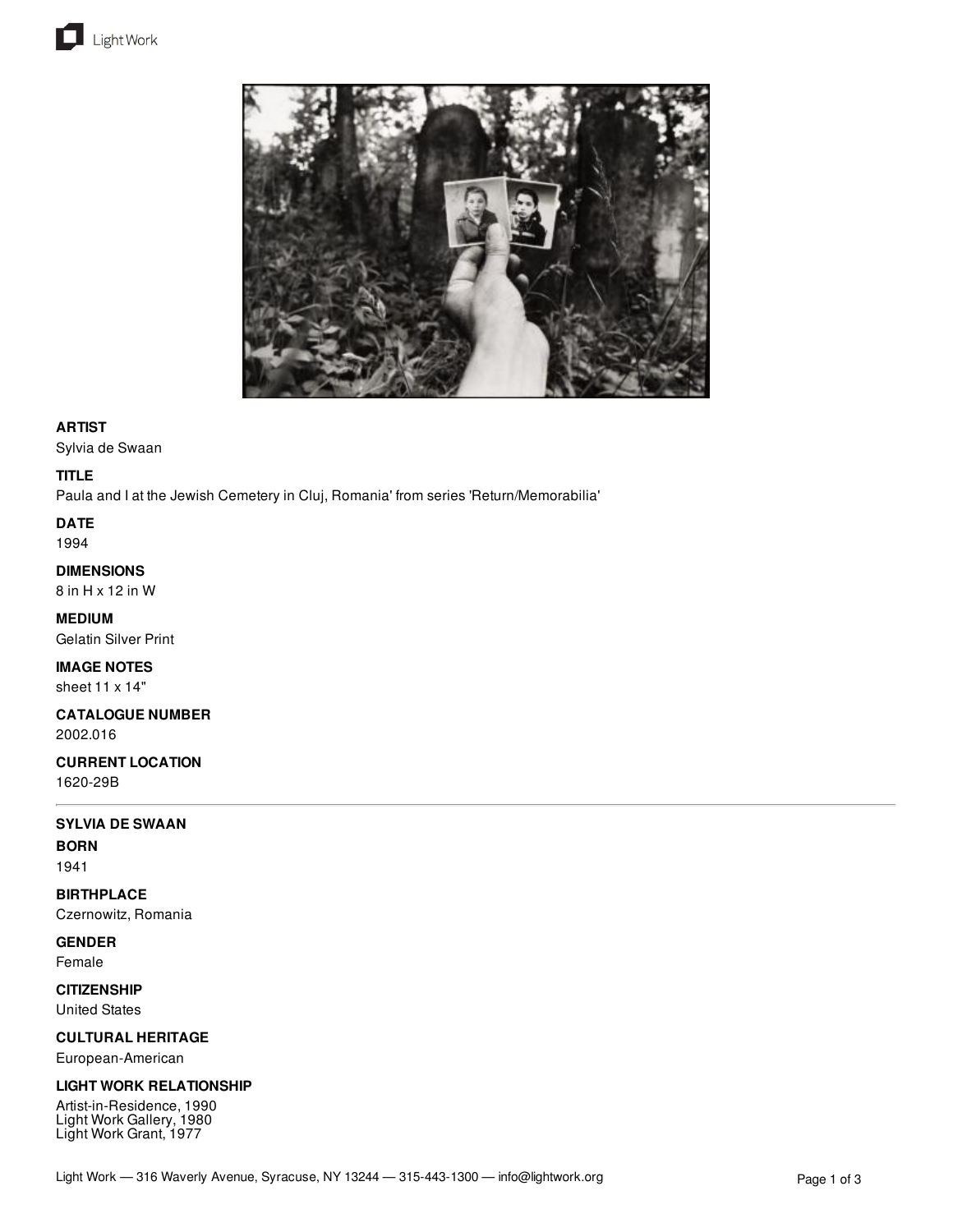

Light Work Grant, 1992 Light Work Grant, 2001 Artist-in-Residence, 1994 NYSCA Sponsored Project, 1994 Robert B. Menschel Gallery, 2016 – 2017 Place: Selections from the Light Work Collection

#### **LIGHT WORK PUBLICATIONS**

Contact Sheet 5 Contact Sheet 14 Contact Sheet 71 Contact Sheet 74 Contact Sheet 84 Contact Sheet 117 A Just Image: Selections from the Light Work Collection

#### **BIOGRAPHY**

*For a more recent CV or bio please visit the artist's website,* [www.sylviadeswaan.net/](http://www.sylviadeswaan.net/)

#### **ESSAYS**

There are few passions that equal the energy generated by protest and rebellion. To find yourself amidst a gathering of citizens demanding change in a collective voice is a personal experience, that for most participants, endures beyond the promise of reformation. For the past several years Sylvia de Swaan has been working on a project, Pledging Allegiances, photographing rallies, marches and other kinds of public gatherings form Atlanta to Prague. This past fall de Swaan participated in our Artist-in-Residence program printing and editing work from this series, and working on a series retracing some of the routes her family traveled in Europe during 1945-51, as they were displaced from Romania during World War II. In the image to the right, de Swaan holds a photograph clipped from her childhood passport against the blurred landscape outside her train compartment on the Baltic Express. The reflection of her arm in the window suggests a haunting reminiscence of a memory yet to be captured, and a transparent link from past to present. On the following page at a march for Women's Equality in Washington, DC, de Swaan isolates a young woman caught in a defiant posture of crossed arms, her face turned in a scowl of loathing. The young woman's posture of resistance is carried through in the creative independence exhibited by the eclectic nature of her clothes and the flamboyant style of her hair. De Swaan has chosen her as a symbol of the rally, positioning her next to a blank banner where we imagine the next chapter in the history of women's equality could be written. In the final image reproduced here, we need the caption of the photograph to inform us that the crowd of demonstrators was photographed in Prague in 1990, not Berkeley in 1968. In this image there are no signs to tell us the specific nature of the crowds questions, only two-finger peace symbols flash throughout the crowd suggesting a plea for sensibility and humanity. It is in this absence of concrete reference where de Swaan looks for the 'equation between conviction and prejudice in the collective energy that demonstrators generate.' As she records the passion of mass demonstrations and traces her memory of political displacement, she reminds us that the human choir of intervention may also be the blind catharsis of unashamed bigotry. Jeffrey Hoone (c) 1990 Sylvia de Swaan is a Romanian-born photographer who has lived and worked in Mexico, Europe, and the United States. As she describes in her artist statement, her photographic works explore a range of themes that include personal history, individual and collective memory and identity, the state of the world and the neighborhood where she lives. She has worked with Light Work in many ways, including an exhibition in 1980, multiple Light Work Grants, and two residencies. She has also served on Light Work's board of directors. De Swaan is the recipient of a Lucie Award, and fellowships from the New York Foundation for the Arts, the Constance Saltonstall Foundation, and the Aaron Siskind Foundation, and more. She has completed residencies at Light Work, CEPA, Anderson Ranch Art Center, Künstlerhaus in Vienna, the Bemis Center for Contemporary Art, and the Viginia Center for the Creative Arts. Please visit her website at http://www.sylviadeswaan.com/ for a full view of her accomplishments. Sylvia de Swaan lives in Utica, NY.The Light Work Grant program is one of the oldest photography fellowship awards in the United States. Every spring Light Work awards three grants of \$1000 to encourage and reward photographers, critics, and photo-historians residing within a fifty-mile radius of Syracuse. The twenty-seventh annual Light Work Grants were awarded in the spring of 2001 to three photographers. Sylvia de Swaan (Utica), who was born in Romania and fled the Holocaust with her family, was awarded a grant to continue working on Memorabilia, a series of monuments and what de Swaan calls "memory places" photographed in Eastern and Central Europe. By juxtaposing images of her "memory places" with personal, factual, or ironic narratives, de Swaan says she "aims to provoke a complex set of responses [to the] issues of war and [the] memorialization of the past." The series is comprised of twenty images that merge the past with the present, and convey sixty years of changes in Eastern Europe. De Swaan is currently a visiting lecturer in photography at Hamilton College, Clinton, NY. She was the executive director of Sculpture Space, Utica, NY, from 1979 to 1995. Her work has been exhibited nationally and internationally and is included in the permanent collection of the Museum of Modern Art, New York, NY. She is a three-time Light Work Grant recipient and has participated twice in the Light Work Artist-in-Residence program. Ron Jude (Ithaca) submitted the project Landscapes (for Antoine), which takes its title from the Jean-Paul Sartre 1938 existentialist novel La Nausée in which Sartre's fictional character Antoine Roquentine seeks the meaning of existence and determines with disappointment only "I am. I am. I exist, I think, therefore I am…" Unlike Antoine, Jude does not seem to fear pure existence but finds an ally in it. By stripping his pastoral and roadside scenes of explanation or essence, Jude creates a subtle tension between beauty and banality. According to Sartre, existence precedes the essence of an inanimate object; the existence is hidden by the essence. The essence of the object is made up by the physical qualities and attributes or the simplified idea that is assigned by the viewer. Jude believes the lack or denial of explanation for this series is then the meaning of the work; it just simply is. All of the images in the series were taken in Central New York. Jude is an assistant professor in the Cinema and Photography Department at the Roy H. Park School of Communications at Ithaca College. He has exhibited in Atlanta, New York, Chicago, San Francisco, and London. His work has been published in The New Yorker, Blind Spot, Harper's, and Double Take. Kim Waale (Manlius) created Campfire Tale #1 in several formats: a film, a book, and an installation. Initially the piece was shot on 16mm black and white film; stills from the film were scanned and digitally manipulated to create the book and installation. The tale, Waale says, "is a loose reenactment of those kinds of stories I heard told around campfires when I was attending Girl Scout summer camp. I remember being terrified by those stories—the feeling of fear was authentic (and oddly desirable) even though I knew the stories weren't true." The series of dark images focuses on a forest floor littered with discarded clothing and a nude woman lying face down among the leaves, assumed dead. She is not; rolling over she reveals that a bear mask covers her face. The last image is of the bear mask, alone in the forest. Waale says the tactics she uses in the project are